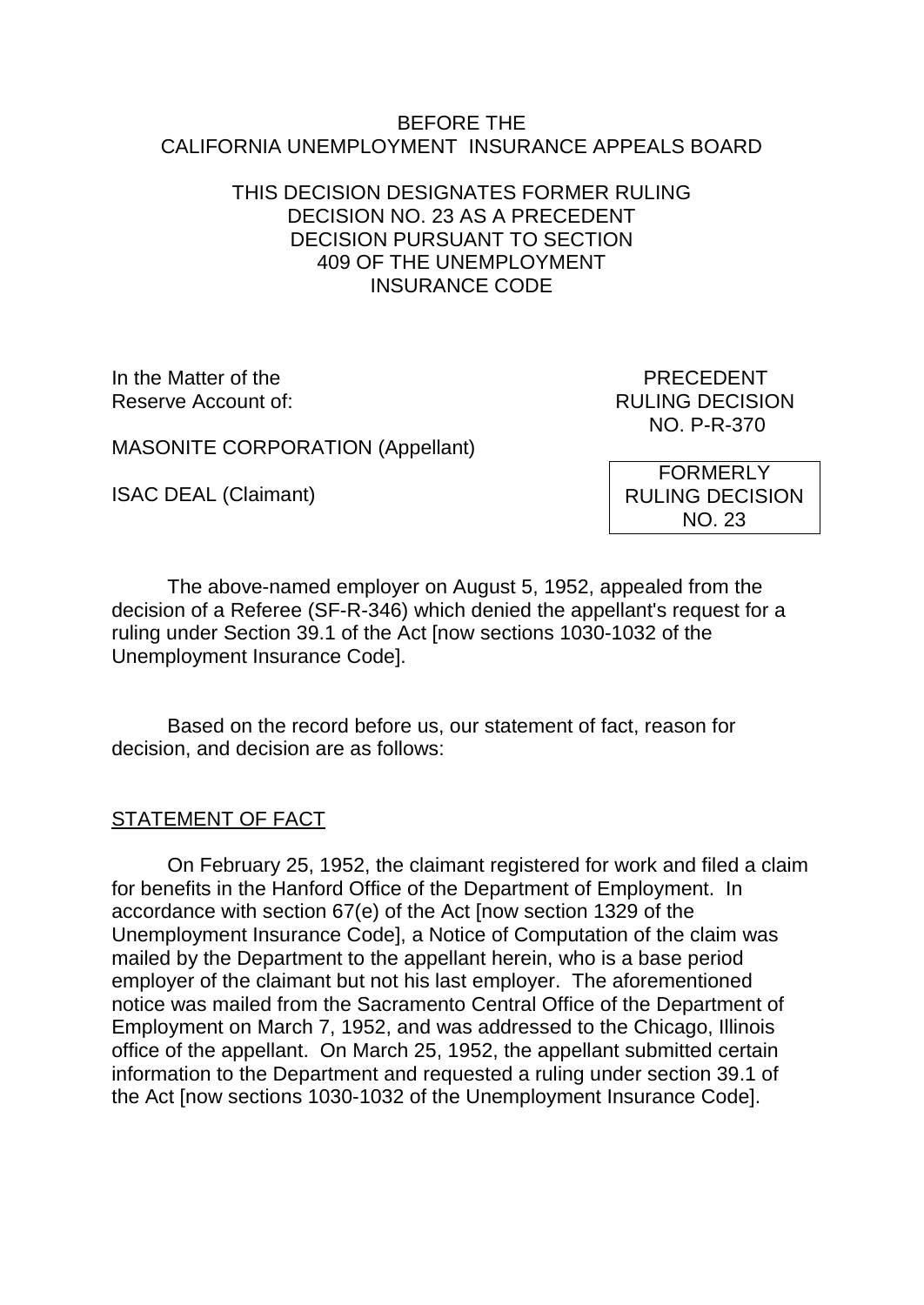On March 27, 1952, the Hanford Office of the Department denied the appellant's request for a ruling on the ground that the appellant had not furnished information to the Department within ten days from the date of mailing of the Notice of Computation as required by Section 39.1 of the Act [now sections 1030-1032 of the Unemployment Insurance Code]. The appellant appealed to a Referee who affirmed the Department's denial of the request for a ruling.

The appellant's industrial relations assistant testified that the appellant's Chicago Office on January 20, 1952, requested the Department of Employment to mail certain documents relating to claims for benefits to its Ukiah address and accounting reports to its Chicago address. The Department replied by stating that only one mailing address was acceptable and that it would send all mail to whatever address was selected by the appellant. In response to this information the appellant, on February 20, 1952, mailed a letter addressed to the California Unemployment Insurance Commission, Sacramento, California, which reads as follows:

"Will you please change our mailing address to Masonite Corporation, Ukiah, California.

"We need our mail sent direct there because there is not sufficient time for us to return the forms that are needed at our plant when they are mailed to our Chicago office. Of course, we will mail our regular quarterly returns from here but, I understand that you will only accept one mailing address, therefore, our Ukiah plant will reforward to us our quarterly returns for filing."

The appellant's industrial relations assistant testified that the delay in submitting information to the Department under section 39.1 of the Act [now sections 1030-1032 of the Unemployment Insurance Code] was due to the Department's failure to mail the Notice of Computation to the Ukiah Office as requested in the letter of February 20, 1952.

## REASON FOR DECISION

Section 39.1 of the Act [now sections 1030-1032 of the Unemployment Insurance Code] provides in pertinent part as follows: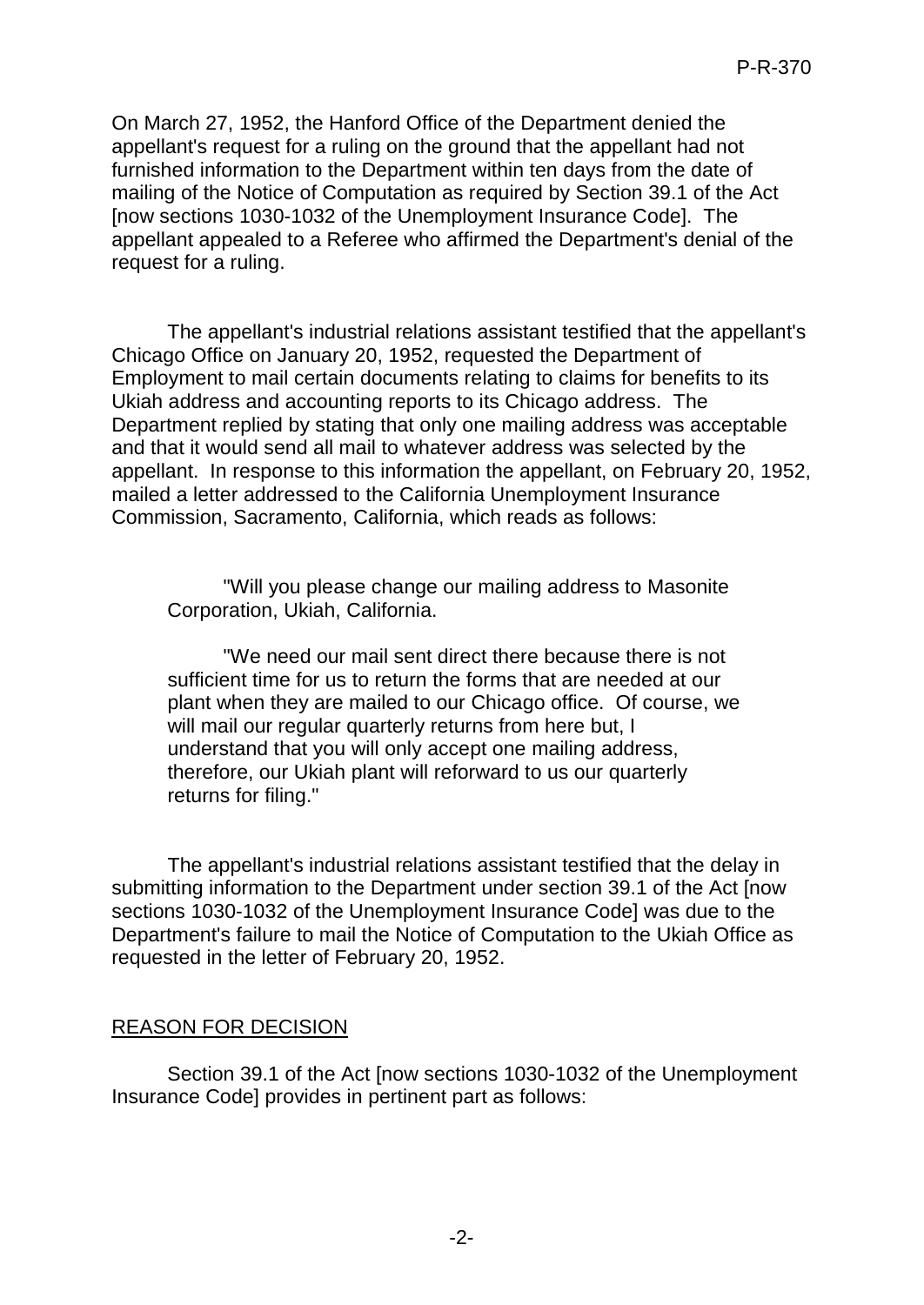"Any employer who is entitled under Section 67 [now section 1030(a) of the Unemployment Insurance Code] to receive notice of the filing of a new or additional claim or notice of computation may, within 10 days after mailing of such notice, submit to the department any facts within its possession disclosing whether the claimant left such employer's employ voluntarily and without good cause or was discharged from such employment for misconduct connected with his work . . ."

\* \* \*

"This section shall not apply to any employer with respect to any claim of a former employee with respect to whose separation he failed to furnish information within the time limit prescribed above after mailing of either a notice of the filing of a new or additional benefit claim or a notice of computation."

Section 67(e) of the Unemployment Insurance Act [now section 1329 of the Unemployment Insurance Code] provides as follows:

"Upon the filing of a new claim for benefits, a computation on the claim shall promptly be made, which shall set forth the maximum amount of benefits potentially payable during the benefit year and the weekly benefit amount. The claimant and each of the claimant's base period employers shall be promptly notified of the computation."

The evidence in the instant case discloses that on February 20, 1952, the appellant notified the Department of Employment of a change of mailing address from Chicago, Illinois, to Ukiah, California. Despite this notification the Central Office of the Department on March 7, 1952, mailed the Notice of Computation to the appellant's Chicago address. In our opinion, this did not constitute notice to the appellant as provided by section 67(e) of the Act [now section 1329 of the Unemployment Insurance Code], and the ten-day time limitation within which an employer may submit information to the Department under section 39.1 of the Act [now sections 1030-1032 of the Unemployment Insurance Code] did not commence to run until the Notice of Computation was received by the appellant's Ukiah office. While the record does not disclose the date of receipt of the notice in the appellant's Ukiah office, it is reasonable to assume that because of the distances involved the appellant did not receive the notice in its Ukiah office until at least March 15, 1952.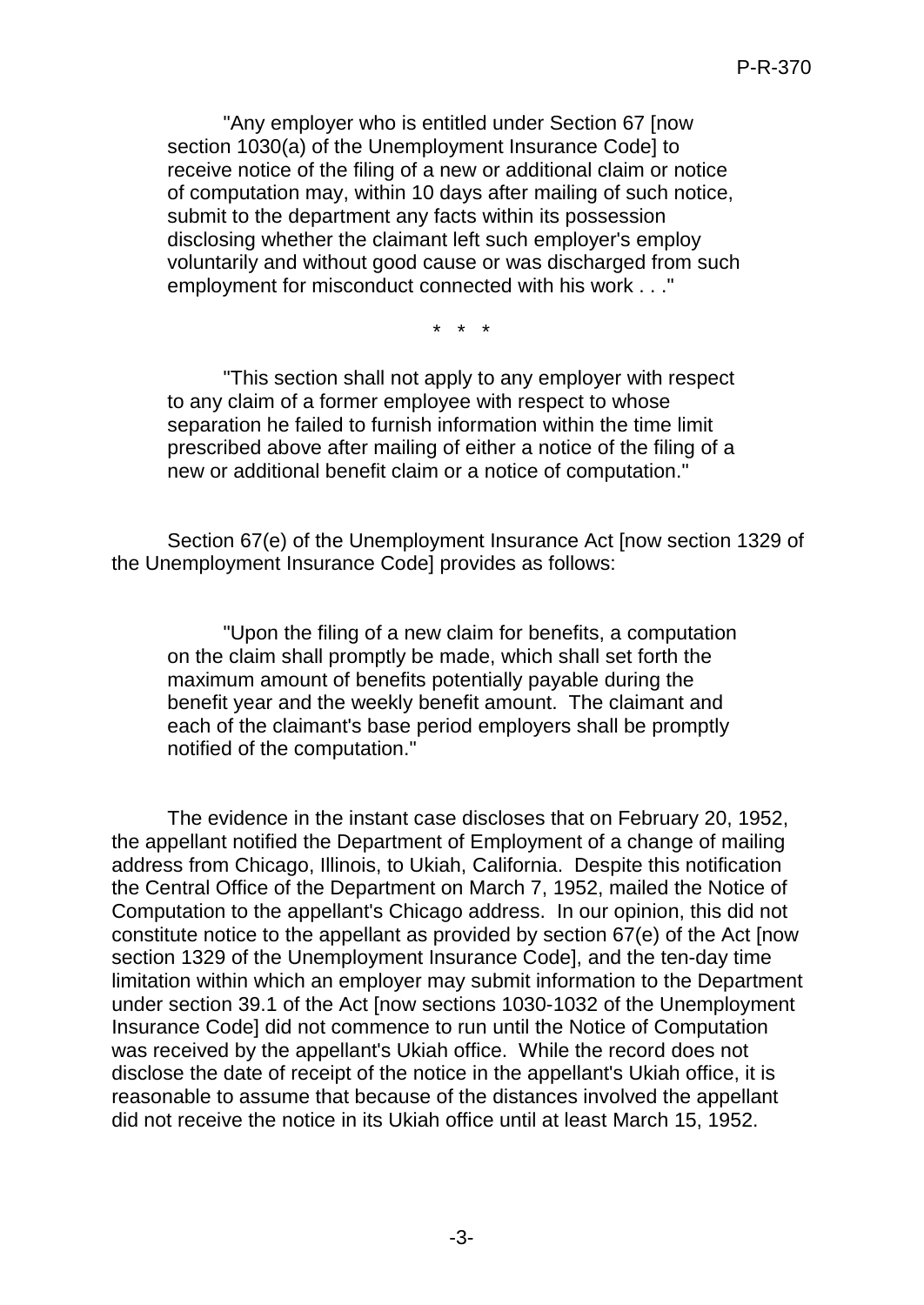Under such circumstances, we believe the Department is precluded from asserting that the appellant did not comply with the ten-day limitation provided in section 39.1 of the Act [now sections 1030-1032 of the Unemployment Insurance Code]. Therefore, the Department is directed to consider the facts submitted by the appellant together with any information in its possession and issue to the appellant its ruling as to the cause of the termination of the claimant's employment.

Our holding in the instant case is distinguishable from Benefit Decision No. 5824 wherein we concluded that notice of the filing of the claim mailed to the branch office of the employer constituted proper notice under the Act despite the employer's request that notices be mailed to its principal office in California. The notice involved in that decision, under Department procedure, emanated from the local office where the claim was filed. The Department had previously notified the employer that it was not feasible or administratively possible to mail notices as requested, and the Department had advised the employer as to a method by which it could submit protests within the time limitations specified by the Act. In the instant case the notice in question, under Department procedure, emanated from the Central Office of the Department where it was feasible and administratively possible to transmit such notices to any address requested by an employer. The Department had informed the employer that its request to charge its mailing address would be honored when proper request was made and the employer did make such a request prior to the mailing of the notice involved herein.

#### DECISION

The decision of the Referee is set aside. The Department is directed to issue a ruling as to the cause of the termination of the claimant's employment with the appellant.

Sacramento, California, November 7, 1952.

#### CALIFORNIA UNEMPLOYMENT INSURANCE APPEALS BOARD

MICHAEL B. KUNZ, Chairman

GLENN V. WALLS

#### EDWARD CAIN